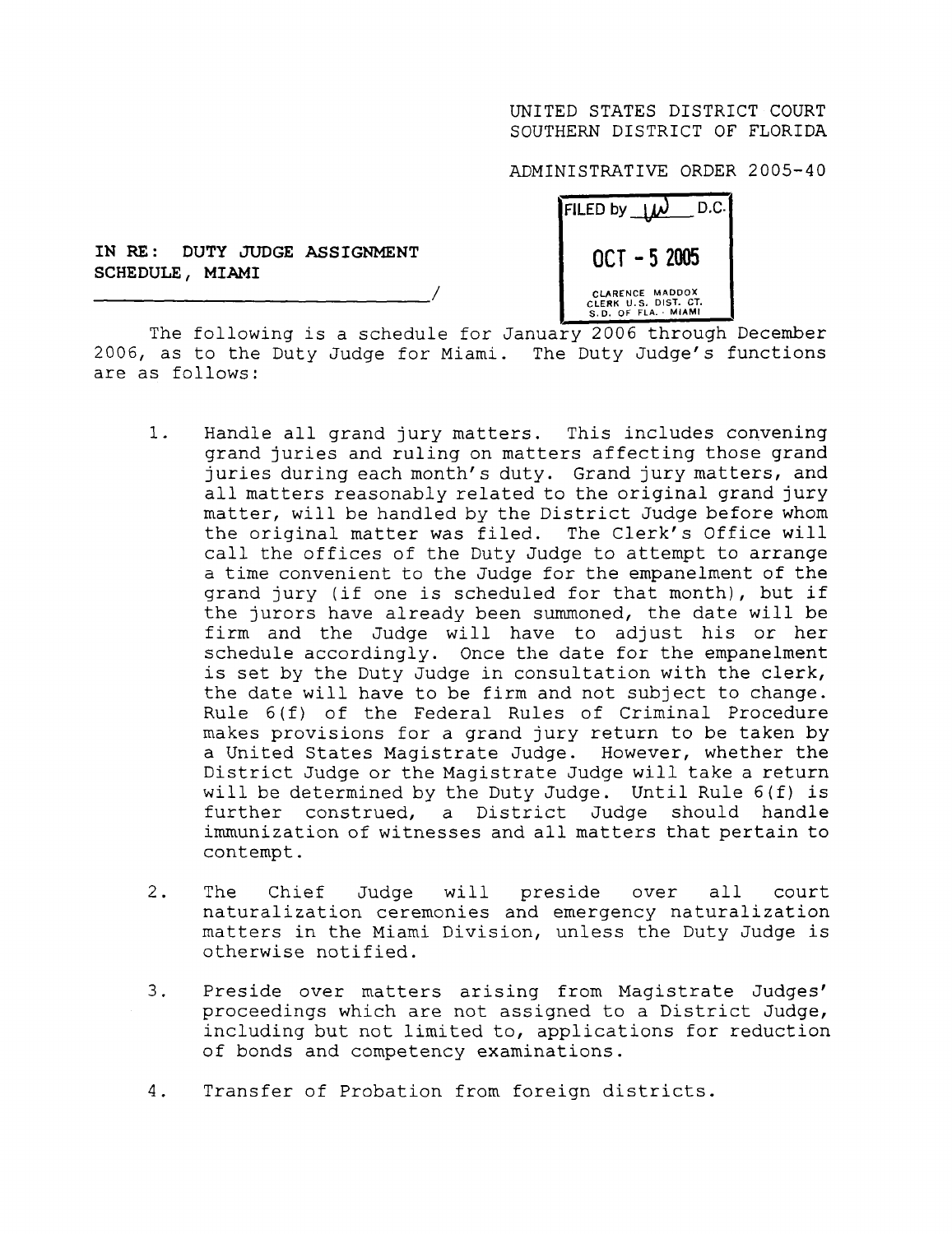Administrative Order 2005-40 Page 2

- 5. Swearing in of attorneys to practice.
- 6. Preside over wire tap applications in matters not assigned to any District Judge, with the exception that trap-and-trace and pen register orders will continue to be handled by the Magistrate Judges. All extensions, including all matters reasonably related to the original investigation, will be handled by the District Judge who granted the original application.
- 7. Approval of issuance of warrants of arrest in admiralty cases in any division where the assigned judge is out of the district or is otherwise unavailable .
- 8. The Duty Judge may preside over emergency petitions for writ of habeas corpus involving a petitioner's claim to immediate release, where the assigned judge is in the district, but otherwise unavailable to rule on the petition. After ruling on the emergency relief sought, and for all other purposes and proceedings, the case shall remain on the docket of the judge to whom it was originally assigned .
- 9. The Duty Judge, his or her designee, or the Clerk's designee, as appropriate, determines the validity of juror qualifications, exemptions, or excuses .

## **MONTHLY ASSIGNMENTS :**

| January   | 2006 | Judge Federico A. Moreno    |
|-----------|------|-----------------------------|
| February  | 2006 | Judge Donald L. Graham      |
| March     | 2006 | Judge K. Michael Moore      |
| April     | 2006 | Judge Ursula Ungaro-Benages |
| May       | 2006 | Judge Joan A. Lenard        |
| June      | 2006 | Judge Alan S. Gold          |
| July      | 2006 | Judge Patricia A. Seitz     |
| August    | 2006 | Judge Adalberto Jordan      |
| September | 2006 | Judge Paul C. Huck          |
| October   | 2006 | Judge Jose E. Martinez      |
| November  | 2006 | Judge Cecilia M. Altonaga   |
| December  | 2006 | Judge Marcia G. Cooke       |

The Duty Judge should be present in the district and available for handling Duty Judge matters at all times during the month assigned. If it is necessary for the Duty Judge to be out of the